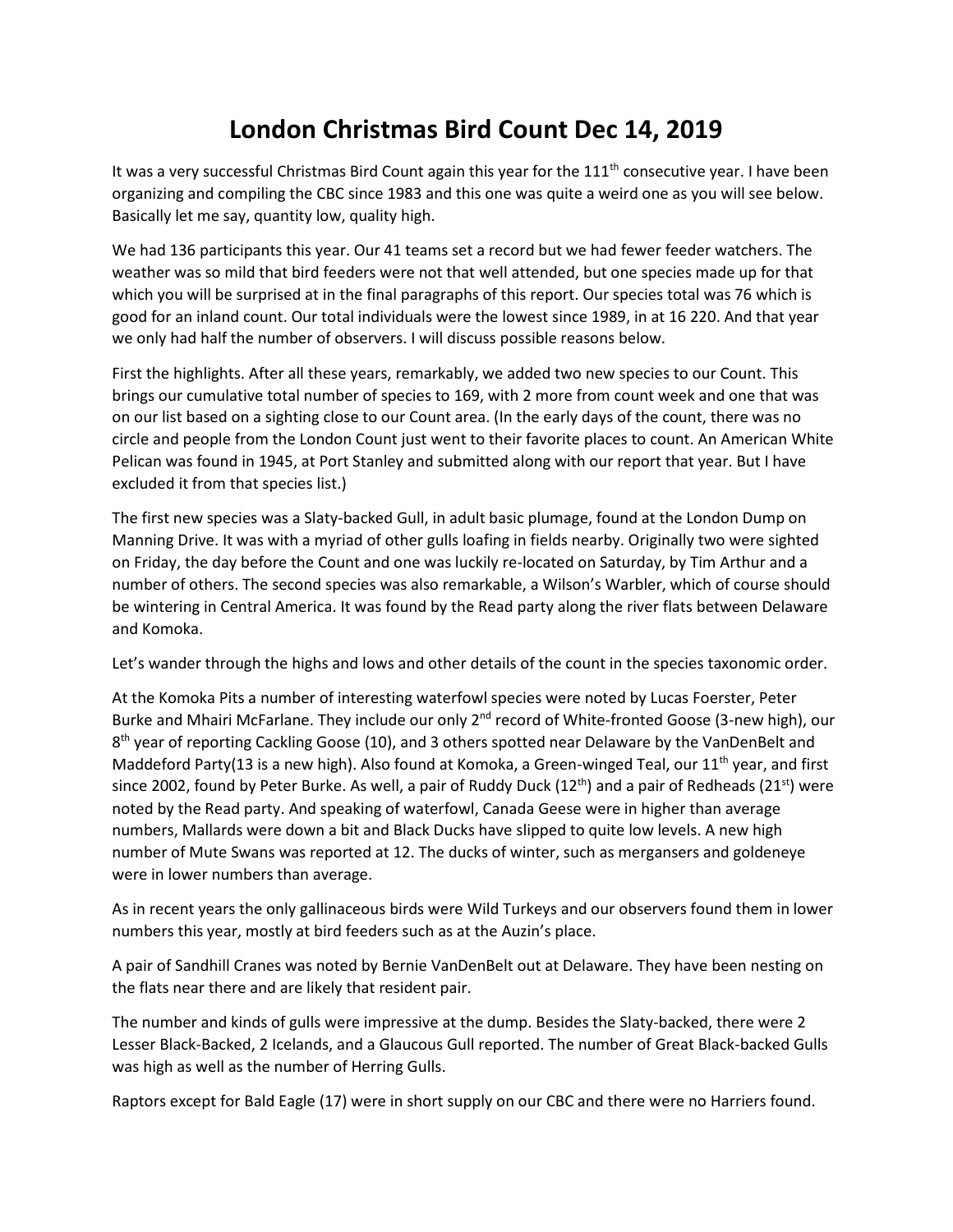Owlers were able to locate Screech and Great Horned during specific nocturnal owling searches and a number of the latter were found by field teams, but no other species were encountered.

A good number of species of woodpeckers were found and Laure Neish was lucky enough to find a Yellow-bellied Sapsucker in Komoka Park. However the numbers of woodpecker individuals are mostly lower than usual.

Recently the number of American Kestrels has been very low, this year at 4, but the number of Merlins has increased and it was 5, the same as the high count from last year. For the first time in several years our downtown Peregrines were not noted.

A Northern Shrike was reported by the Verboom party but no Horned Larks were found on the Count by any groups.

Pretty well all the normal winter and resident bird species were down in numbers, some, like Redbreasted Nuthatch quite a bit lower than average. A remarkable House Wren was found by Quinten Wiegersma along the south Thames River. Seldom encountered, Ruby-crowned Kinglets were found by several parties and the number at 6 is tied with the high count.

There was a new high count of Eastern Bluebird at 22, as well. But the number of Robins, while high, was not at record levels.

House Finches were found at the lowest level since 1985, not long after they invaded Middlesex County. Just a few Purple Finches were reported. The only others recorded in Southern Ontario at the time were in Long Point, according to eBird records. A single Redpoll was at a feeder as well, with no others reported except 2 in Hamilton and 2 in Toronto this winter. The lowest number of American Goldfinch since 1998 were reported.

Only 3 Snow Buntings were reported, flying over the Weir-Roedding party near Sunningdale .

Although somewhat higher than last year, American Tree Sparrows were in short supply. The lowest number of Dark-eyed Juncos was reported since 1993. We did get one White-crowned Sparrow at a feeder and a fair number of White-throated Sparrow and other sparrows.

Blackbirds were represented by one each of Red-winged Blackbird, on the South Thames by Quinten Wiegersma, and a Common Grackle at Westminster Ponds, submitted by the McNeil party. And a large number of Brown-headed Cowbird were at the Auzin's feeder, and one other of that species in Weldon Park, reported by the Jarrett party.

No other warblers were reported besides the afore-mentioned Wilson's, I think only the third on any CBC from Ontario over all the years of reporting.

And one more great bird, a female Rose-breasted Grosbeak was coming to Daphne Lowe's feeders, only our 2<sup>nd</sup> ever for our CBC. I knew you would be surprised.

To finish off, the numbers of House Sparrow have dropped below 1000 and at 787 are the lowest since 1954.

So why are some of the species down below the 10-year average. All across southern Ontario, on the CBCs, observers are finding much lower overall numbers.